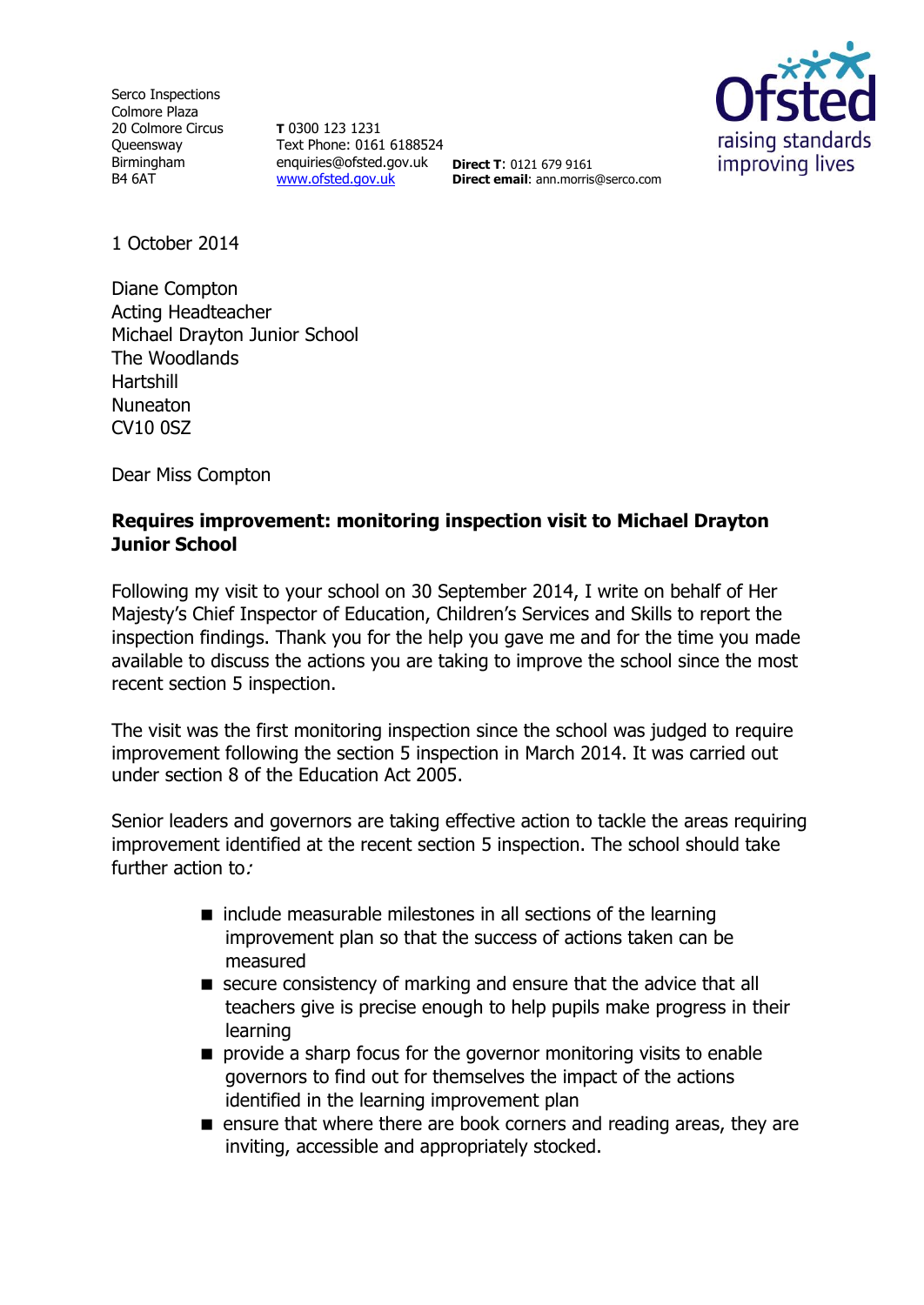

# **Evidence**

During the inspection, meetings were held with you, senior leaders, two representatives of the Governing Body and a representative of the local authority to discuss the action taken since the last inspection. The school learning improvement plan was evaluated, along with other documents relating to attendance, the checks made on the quality of teaching, minutes from governors meetings and information about pupils' progress. We also visited a number of classrooms together to talk to pupils and look at their work.

# **Context**

Since the inspection in March 2014 the deputy headteacher has retired. The assistant headteacher has been promoted into this vacant position and a senior leader promoted to assistant head. A newly qualified teacher, an experienced teacher and two teaching assistants have been appointed. One teacher is on long term sick leave. One parent governor has recently resigned.

### **Main findings**

There is clear and tangible determination from you and the senior leaders to improve the school as quickly as possible. As a result of your drive and ambition, and strong strategic leadership from the executive head, improvements have already been made. Unvalidated results from the Key Stage 2 tests show that the proportion of pupils achieving the expected level in reading, writing and mathematics has increased compared with last year. The proportion of pupils achieving the higher Level 5 in reading has doubled. Almost all pupils made the progress that is expected in reading, writing and mathematics and an increasing proportion made good progress in mathematics and reading. The proportion of pupils eligible for the pupils premium funding achieving the expected level in reading, writing and mathematics has significantly improved.

School records, validated by the local authority advisor, show that the quality of teaching has improved. This is because the systems in place to check on the quality of teaching are robust and rigorous. You have also reorganised teachers into different year groups to enable good practice to be shared more effectively. Senior leaders provide teachers with clear advice on how to improve their practice after lesson observations and analysis of the work in pupils' books. Teachers have opportunities to learn from good practice within the school and have access to a range of training opportunities. A small proportion of teaching still requires improvement. Appropriate plans are in place to improve this.

Senior leaders focus on the progress of higher ability pupils in the checks that they make on the quality of teaching. School records show that there is still work to be done to ensure that all of these pupils make the progress of which they are capable.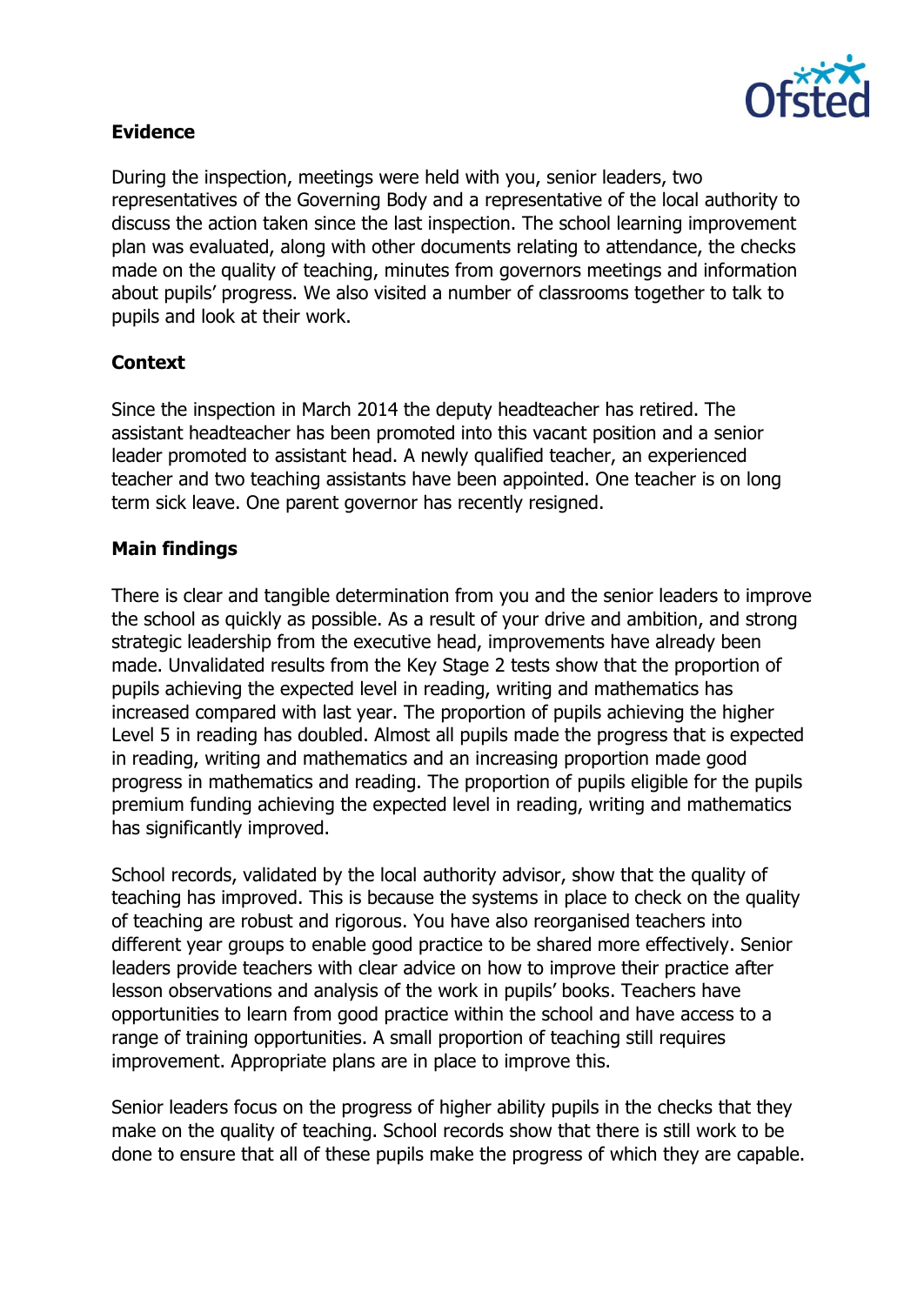

Evidence from my visits to classrooms show that pupils take a pride in the presentation of their work. Work is neatly set out and teachers have high expectations of the standard of handwriting. Some inconsistencies are evident in Year 3 as pupils adjust to the new expectations in Key Stage 2. Teachers are correcting pupils' spelling and grammatical errors regularly. Occasionally when pupils correct their spellings they are inaccurate and the teacher does not pick this up quickly enough. Teachers are implementing the school's marking policy and are providing pupils with guidance on what to do next. However this advice is not always as precise as it could be to enable pupils to make maximum progress. Plans are in place to address this.

Improving the teaching of reading has been a high priority in the learning improvement plan. Teachers have benefitted from training on the teaching of guided reading. Initiatives such as 'extreme reading' and the requirement for pupils to keep a record of the books they have read have helped to raise the profile of reading. Pupils have increasing opportunities to practise their reading in several subjects. As a result progress in reading has improved. There is still work to be done to ensure that reading areas in classrooms are well-organised and inviting.

The learning improvement plan is detailed and thorough and is appropriately focussed on the areas for improvement. It clearly states who will check that the actions taken have made a difference to pupils' learning. It includes some measureable milestones for checking if actions have been successful but these are not sufficiently detailed to enable governors to hold senior leaders to account easily.

Governors are committed to improving the school. Those that met with me had a good understanding of the actions taken by you and senior leaders to make the improvements identified in the last inspection. Governors acknowledge that their visits to school must be more focussed on the areas for improvement and their reports to governors following these visits need to be improved. Plans are in place for a governor learning walk in November to focus on marking, presentation and learning environments.

Ofsted may carry out further visits and, where necessary, provide further support and challenge to the school until its next section 5 inspection.

### **External support**

The local authority is providing an appropriate level of support. The advisor has validated the senior leaders' judgements of teaching and is providing the headteacher with an external view of the improvements being made. The reports he provides are helpful.

I am copying this letter to the Chair of the Governing Body and the Director of Children's Services for Warwickshire.